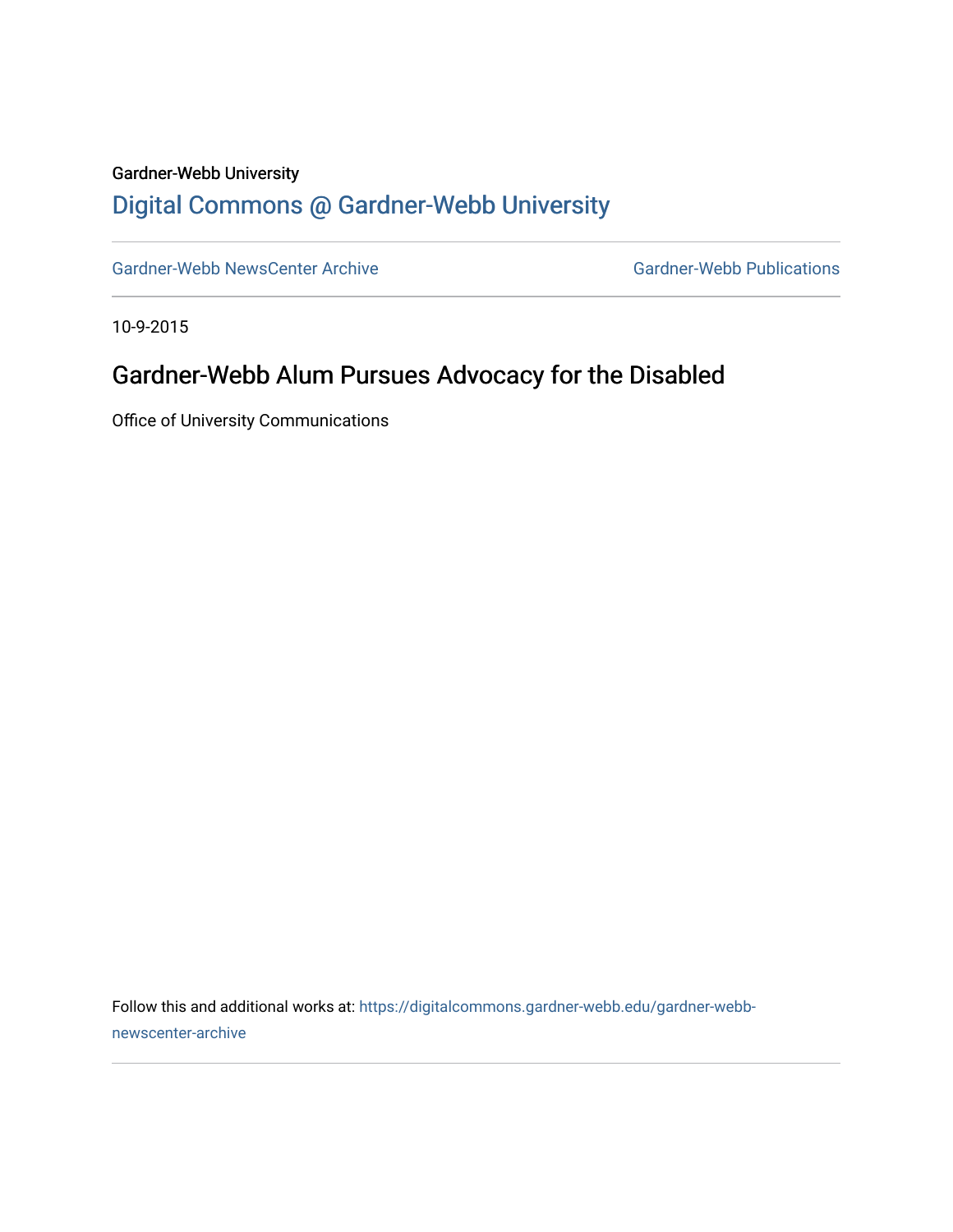## **Gardner-Webb Alum Pursues Advocacy for the Disabled**

**webpublish.gardner-webb.edu**[/newscenter/gardner-webb-alum-pursues-advocacy-for-the-disabled/](https://webpublish.gardner-webb.edu/newscenter/gardner-webb-alum-pursues-advocacy-for-the-disabled/)

Office of University Communications

BOILING SPRINGS, N.C. – Gardner-Webb alumna Kristian Champion ('11) graduated with a class of newly trained disability advocates this September as part of Partners in Policymaking, an eight-weekend political leadership development program.

Provided by the N.C. Council on Developmental Disabilities, the program helps advocates bring the disabled population into the political forum to positively shape the public policies that affect them.

At Partners in Policymaking, Champion—whose paralysis was caused at birth by spina bifida—learned about networking, community organizing, and how to draft and propose new legislation. "In order to bring about change, you have to know how politics works," Champion explained. "This program has trained me to become a leader, and most of all, it has given me so much knowledge to share with the world to advocate."

Along with her cohort, Champion had the opportunity to propose mock legislation to state leaders and advocate for accessibility for approximately 16 percent of the population in Rutherford County, N.C., classified as disabled.

"I have enjoyed the political side of learning how to network and link up with individuals who care about the same issues as me and creating a policy that benefits everyone," Champion said. "Partners taught us that joining boards, councils, or committees within our community can bring about a change."

Champion graduated from Gardner-Webb with a bachelor's degree in public relations before being crowned Ms. Wheelchair North Carolina 2012 and Ms. Wheelchair America 1st Runner-Up 2013.

Champion crowned Ms. Wheelchair NC in 2012

"Gardner-Webb was the building block for my advocating skills," Champion said. "Mrs. Cheryl Potter in the Noel program always

listened to my ideas and point of view, and that meant so much to me as a freshman and young adult in society. The University presented me with opportunities and helped me overcome challenges I never knew I would face with my disability."

For more information on Partners in Policymaking and the N.C. Council on Developmental Disabilities, visit [nccdd.org](http://nccdd.org/).

Photo by: NCCDD

October 9, 2015